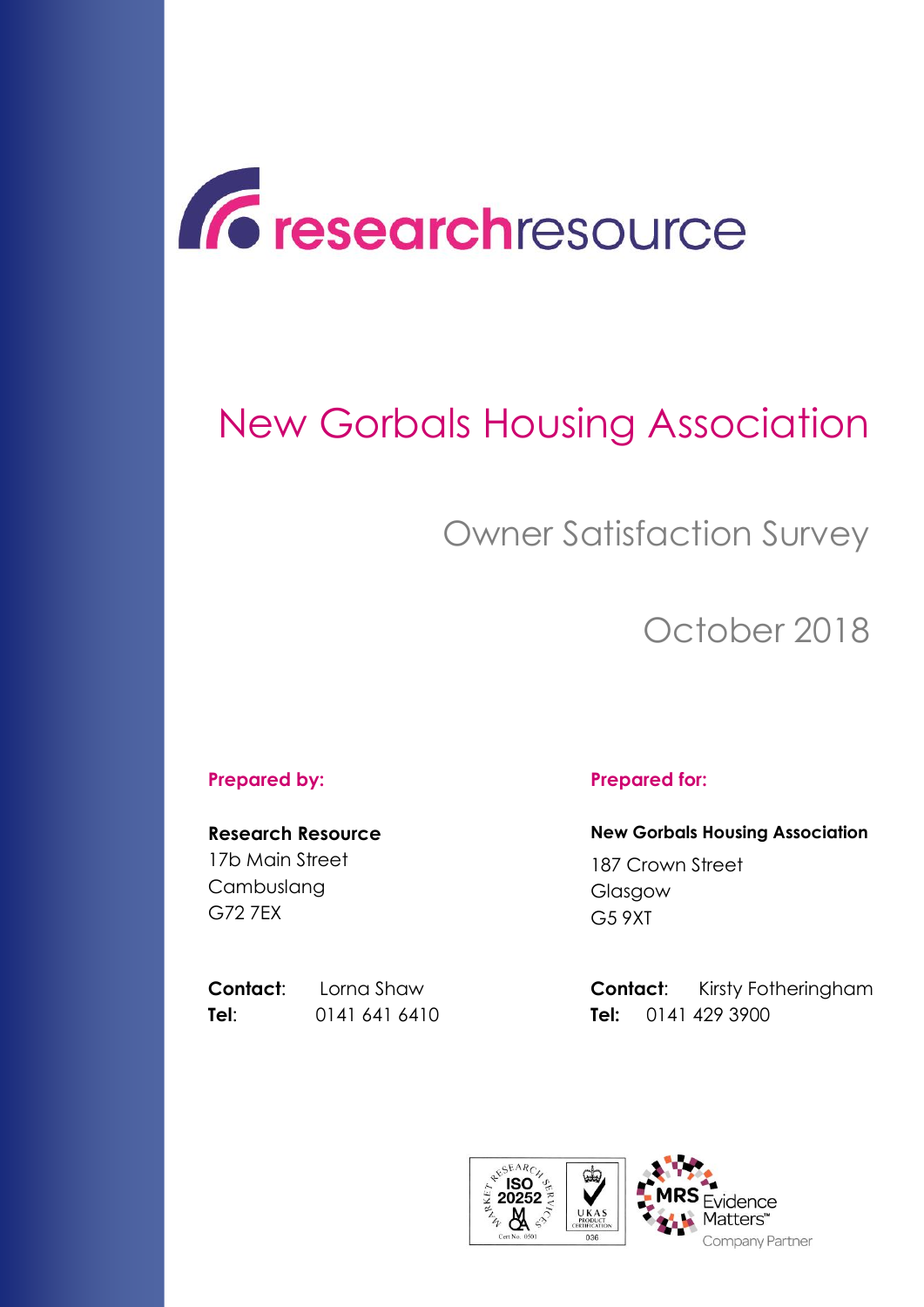

Report written by: Lorna Shaw

forma A Je

Date: 03/10/2018

Reviewed by: Elaine MacKinnon

Filcaire Me

Date: 04/10/2018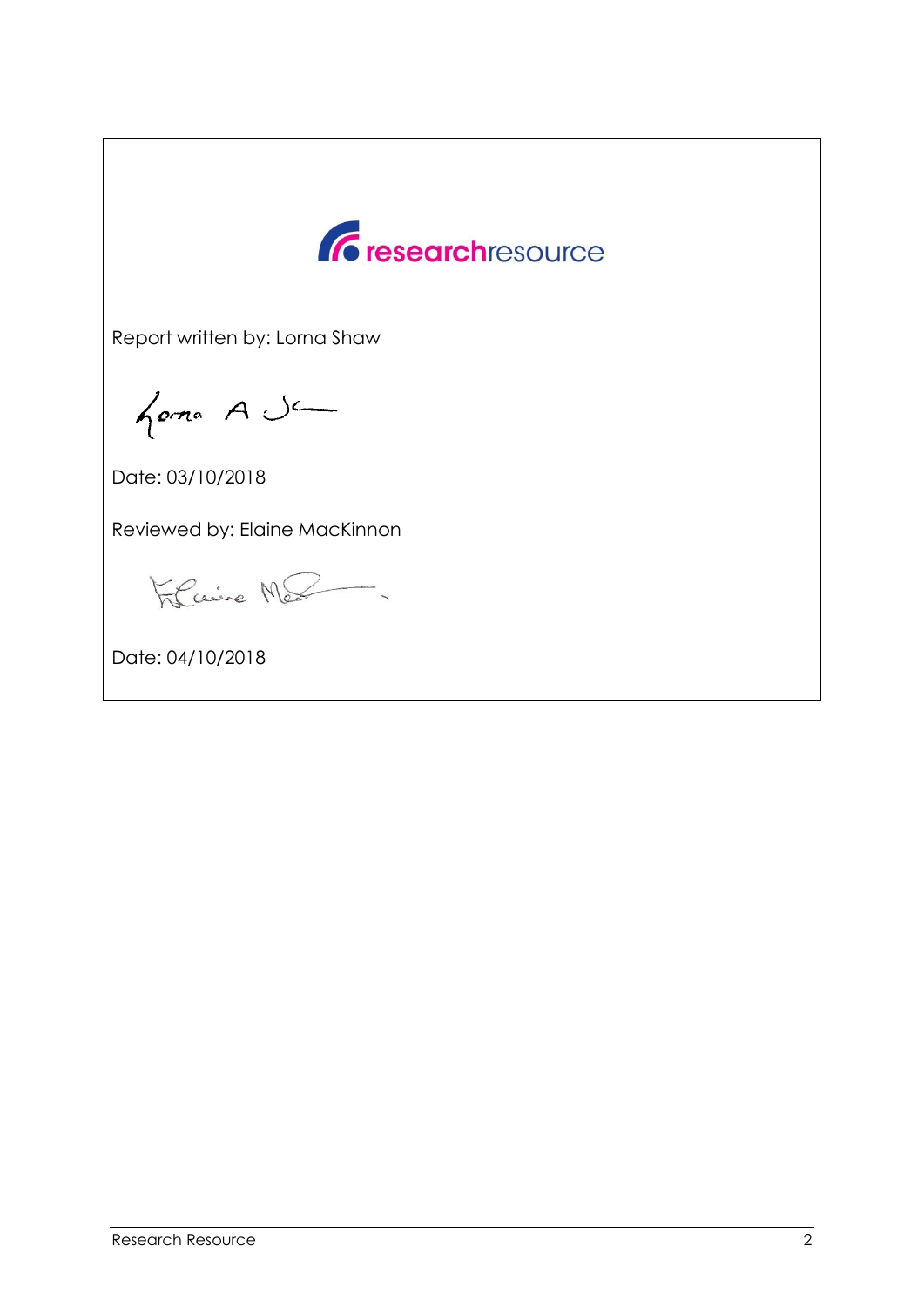# **New Gorbals Housing Association**

### Owner Satisfaction Survey 2018

### **Contents**

| $\mathbb{I}$ .                               |                                                                          |  |
|----------------------------------------------|--------------------------------------------------------------------------|--|
| 2.<br>2.1<br>2.2<br>2.3<br>2.4<br>2.5<br>2.6 |                                                                          |  |
| 3.<br>3.1                                    | Satisfaction with the factoring services provided by New Gorbals (Q1/2)8 |  |
| $\overline{4}$ .<br>4.1                      | Satisfaction with common repairs and maintenance (Q3/4) 10               |  |
| 5.<br>5.1                                    |                                                                          |  |
| 6.<br>6.1<br>6.2<br>6.3                      |                                                                          |  |
| 7.<br>7.1                                    |                                                                          |  |
|                                              |                                                                          |  |

### APPENDIX 1: QUESTIONNAIRE APPENDIX 2: TECHNICAL REPORT SUMMARY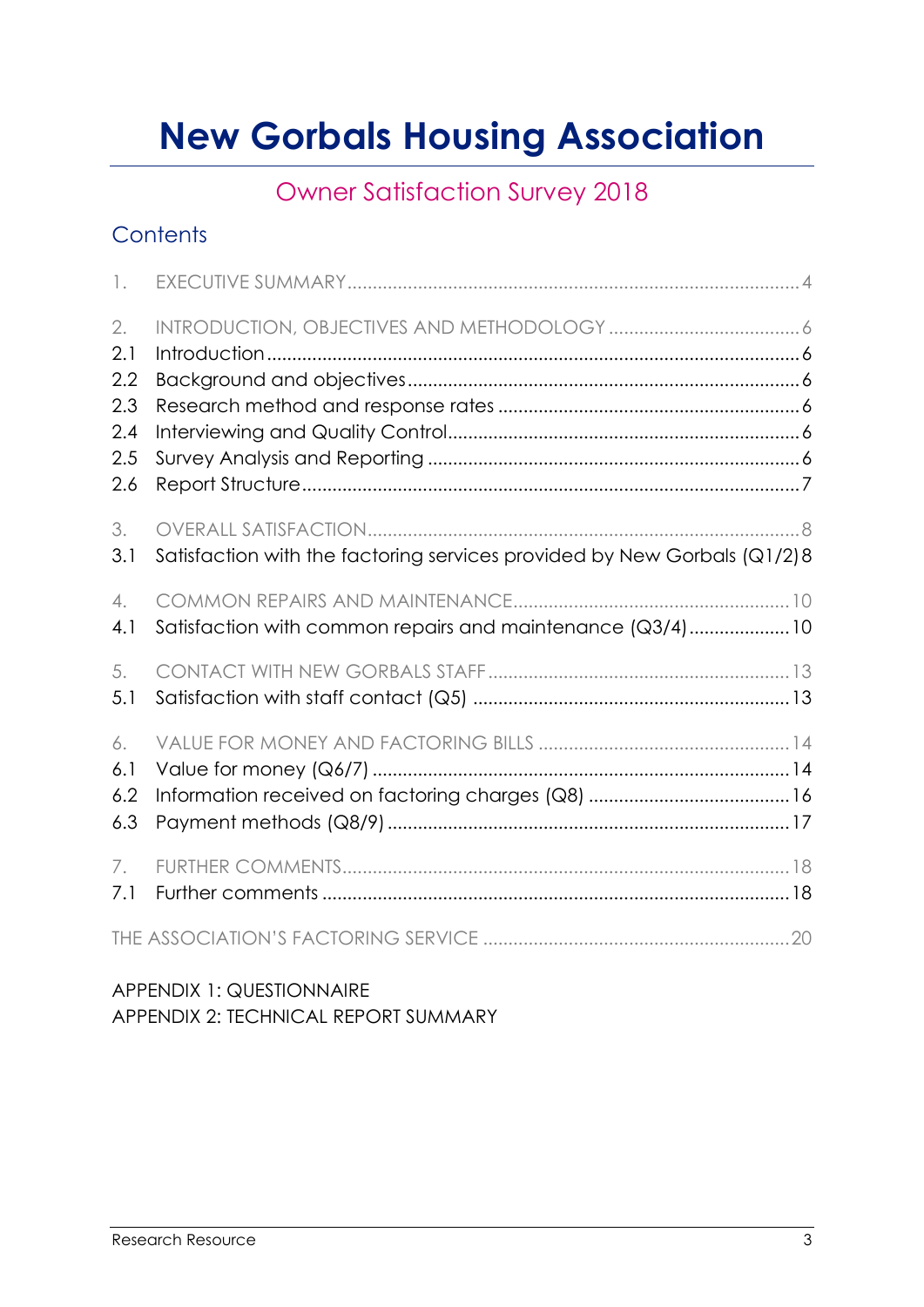### <span id="page-3-0"></span>**1. EXECUTIVE SUMMARY**

### **INTRODUCTION**

- New Gorbals Housing Association commissioned Research Resource to carry out an owner satisfaction survey on their behalf.
- A total of 310 interviews were carried out with New Gorbals Housing Association's factored owners in order to assess satisfaction with the Association and the services it provides.
- $\blacksquare$  The survey was undertaken utilising a telephone methodology.
- 310 interviews provides data accurate to +/-5% for owners.
- This provides robust data upon which the Association can be confident about making decisions.
- This executive summary highlights the key findings from this programme of research.

### OVERALL SATISFACTION

| Scottish Housing Regulator indicator (Owners only)                                                                                                                                     |      |      |                                   |  |  |
|----------------------------------------------------------------------------------------------------------------------------------------------------------------------------------------|------|------|-----------------------------------|--|--|
|                                                                                                                                                                                        | 2014 | 2018 | <b>Scottish</b><br><b>Average</b> |  |  |
| Q1 Taking everything into account, how satisfied or<br>dissatisfied are you with the factoring services<br>provided by New Gorbals Housing Association? (%)<br>very/ fairly satisfied) | 70%  | 75%  | 66%                               |  |  |

#### KEY FINDINGS

- Overall, 75% of factored owners stated that they were satisfied with the factoring services provided by New Gorbals Housing Association. This is significantly higher than the national average. The main reasons given for dissatisfaction were about the factoring charges being too high, keeping increasing or that they are not perceived to be good value for money for the services received.
- Owners were generally satisfied with communal maintenance and repairs, most so with regard to administration of common buildings insurance claims (91% satisfied), and repairs to internal communal areas (83% satisfied). 81% were satisfied with external building repairs and maintenance and 81% were satisfied with back court maintenance. Satisfaction was lower with regard to the close cleaning service (68% satisfied).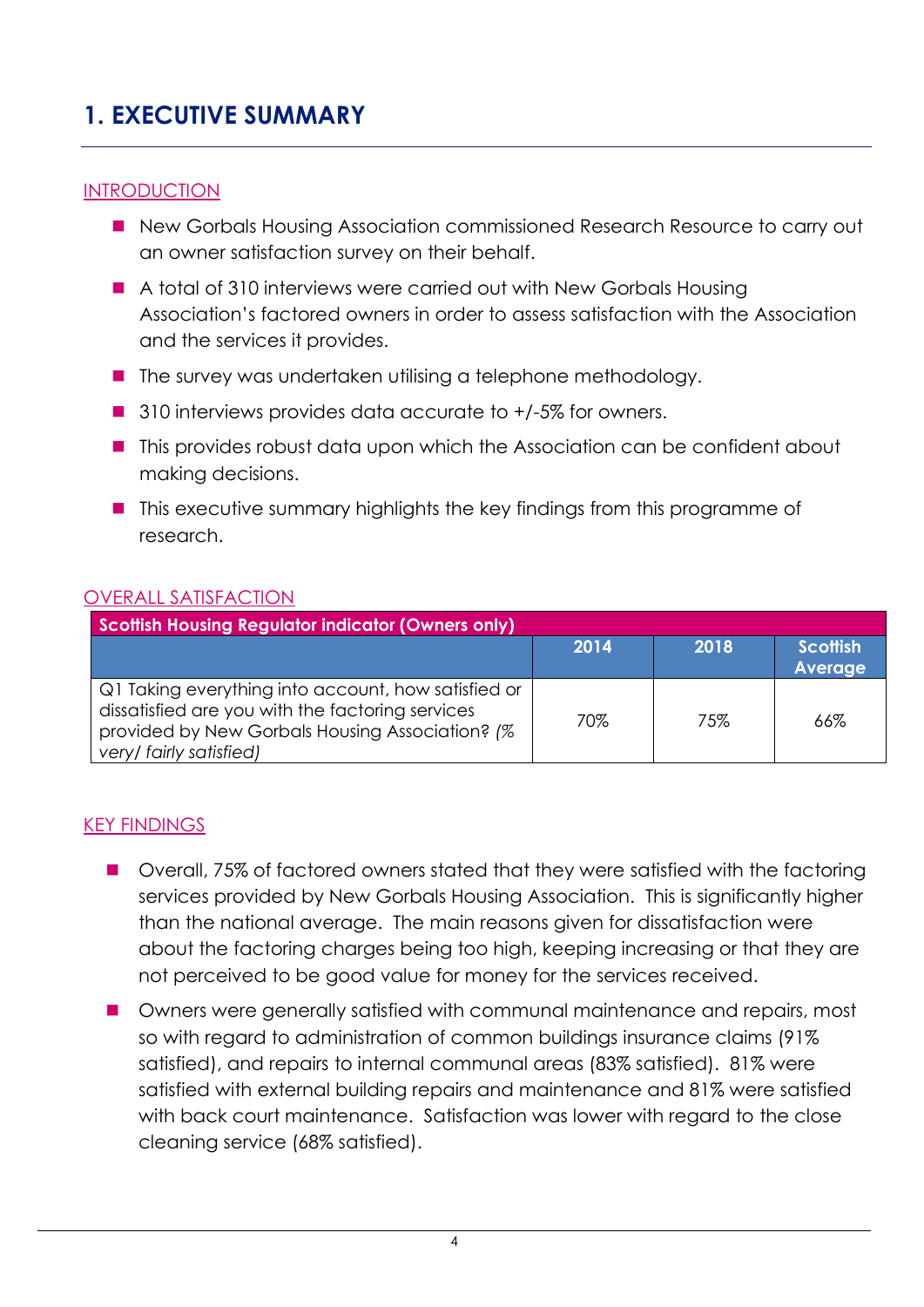- **Demographs Owners were satisfied that New Gorbals staff can be contacted by various** means (94% satisfied). Moreover, there has been a significant improvement in satisfaction with how staff respond to queries with 92% satisfied that staff are helpful if they have a query (up from 83% in 2014) and 91% satisfied that New Gorbals staff have the skills and knowledge to be able to respond to their queries effectively (up from 76% in 2014).
- Almost two thirds of owners (63%) stated that they believe the charges they pay to New Gorbals are good value for money. This has increased significantly from 46% in 2014. The main reason given where respondents perceived their charges to be poor value for money was that charges were simply too expensive and/ or keep rising.
- Information provided about the charges is positive with 91% satisfied that their bills are easy to understand, increasing significantly from 81% in 2014.
- With regard to the information provided on the bill reflecting the deed of conditions, 88% were satisfied in this respect. Again, this has significantly increased from 66% in 2014.
- Over nine out of ten owners (97%) stated that they were satisfied with the range of payment methods provided.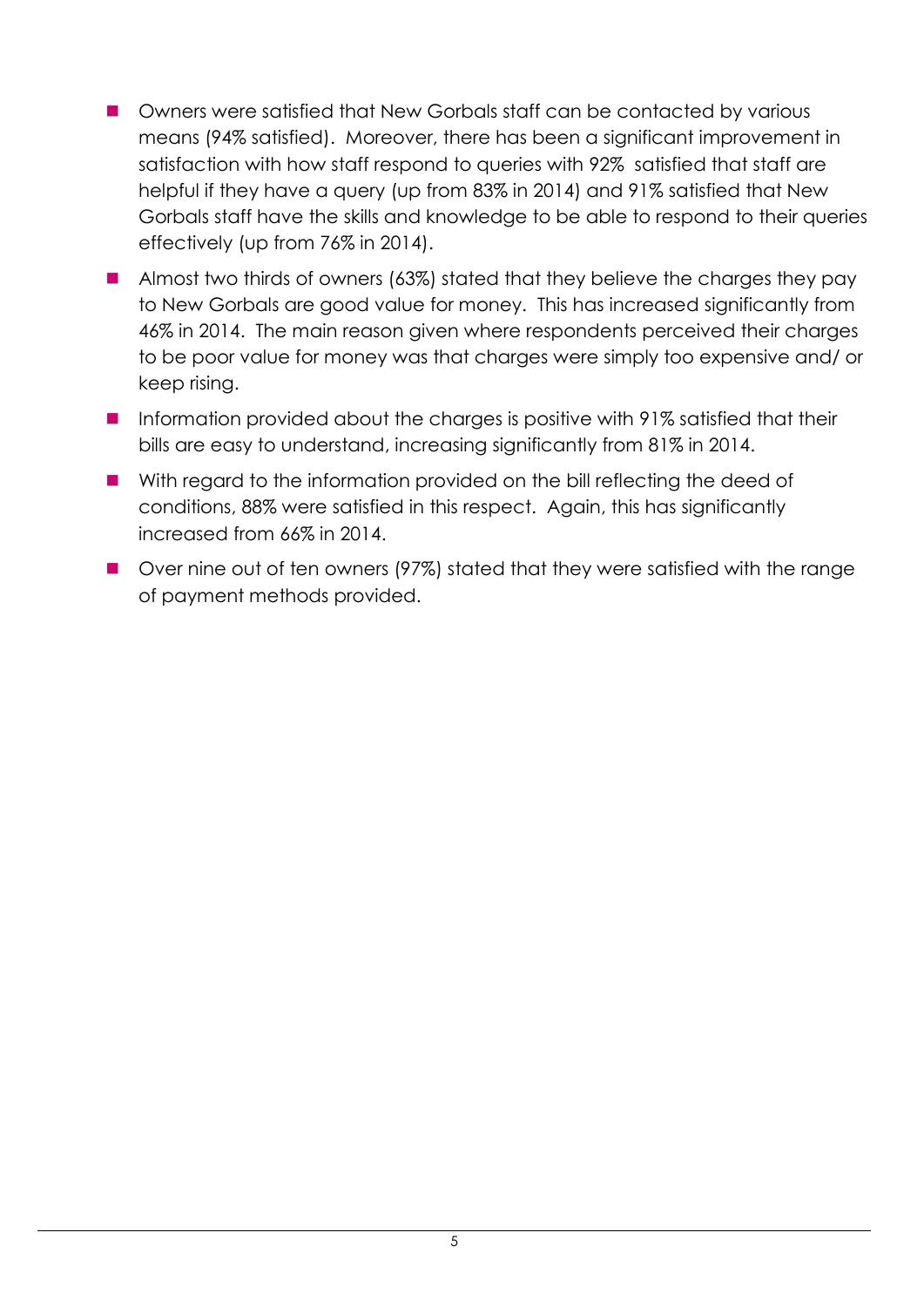### <span id="page-5-0"></span>**2. INTRODUCTION, OBJECTIVES AND METHODOLOGY**

### <span id="page-5-1"></span>**2.1 Introduction**

This report represents and discusses the findings to emerge from New Gorbals Housing Association's Owner Satisfaction Survey 2018.

### <span id="page-5-2"></span>**2.2 Background and objectives**

The aim of the research was to seek owners' view on the services that New Gorbals provides and how well it performs these services and to help identify areas where the service can be improved. Specifically the research was designed to provide customers views on the following:

- Overall satisfaction with factoring services
- Satisfaction with communal repairs and maintenance;
- **Feedback on customer care;**
- **Perception of value for money, understanding of bills and payment methods.**

There was also a desire to compare results to the Association's previous owner satisfaction survey carried out in 2014 in order to assess how satisfaction with the services provided have changed.

### <span id="page-5-3"></span>**2.3 Research method and response rates**

The survey was carried out utilising a telephone survey methodology. A total of 310 interviews were completed with owners between 20<sup>th</sup> August and 21st September 2018.

A total of 310 interviews provides data accurate to +/-5% (based upon a 50% estimate at the 95% level of confidence). This provides the Association with data upon which they can have confidence making decisions.

### <span id="page-5-4"></span>**2.4 Interviewing and Quality Control**

All interviewing was undertaken by Research Resource's highly trained and experienced telephone researchers, operating from our in house telephone interviewing suite. Interviews were carried out in line with the Market Research Society Code of Conduct and in line with our ISO20252 accredited policies and procedures. All interviewers are highly experienced in undertaking customer satisfaction surveys for Housing Associations and Local Authorities.

### <span id="page-5-5"></span>**2.5 Survey Analysis and Reporting**

Survey data has been analysed and reported on in a number of ways. Data has been analysed by area code, as agreed with New Gorbals. This reflects where the owner has an ex GHA property, an ex Scottish Homes property or a New Build property.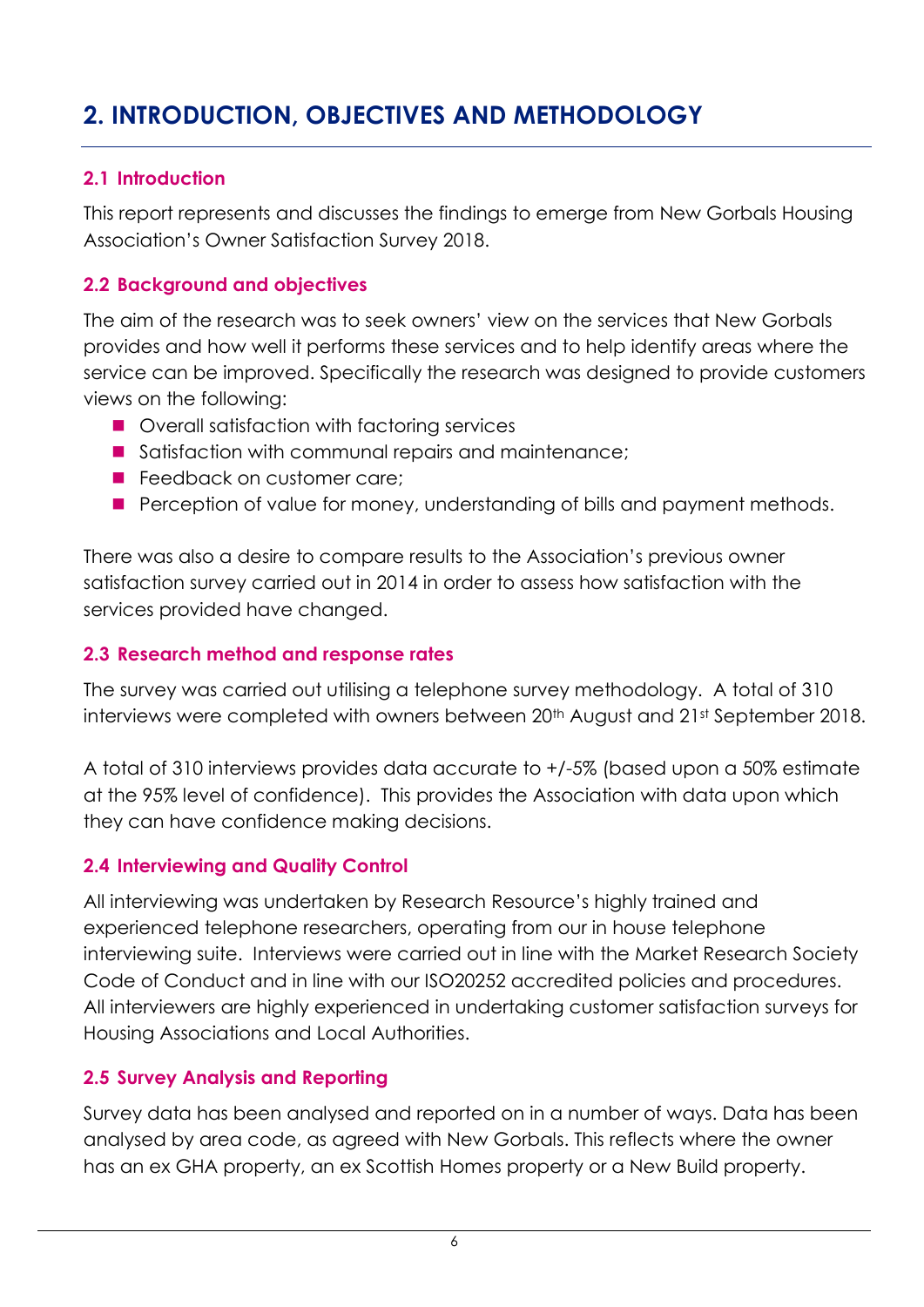Where any particular trends or issues are found for any one key group, this is detailed in the survey report.

For satisfaction or rating scale questions, not all percentages sum to 100% due to rounding.

A number of open questions were asked in the survey allowing respondents to explain the reasons for the responses they gave. For analysis purposes these have been grouped up into common themes. For these questions, the percentages may round to more than 100%. This is due to the fact that multiple responses may have been given.

### <span id="page-6-0"></span>**2.6 Report Structure**

This document details the key finding to emerge from the survey, addressing the key findings of the survey for New Gorbals Housing Association.

| CHAPTER 4. | <b>OVERALL SATISFACTION</b>                |
|------------|--------------------------------------------|
| CHAPTER 5. | COMMON REPAIRS AND MAINTENANCE             |
| CHAPTER 6. | <b>CONTACT WITH STAFF</b>                  |
| CHAPTER 7. | <b>VALUE FOR MONEY AND FACTORING BILLS</b> |
| CHAPTER 8. | <b>FURTHER COMMENTS</b>                    |
|            |                                            |

APPENDIX 1: QUESTIONNAIRE APPENDIX 2: TECHNICAL REPORT SUMMARY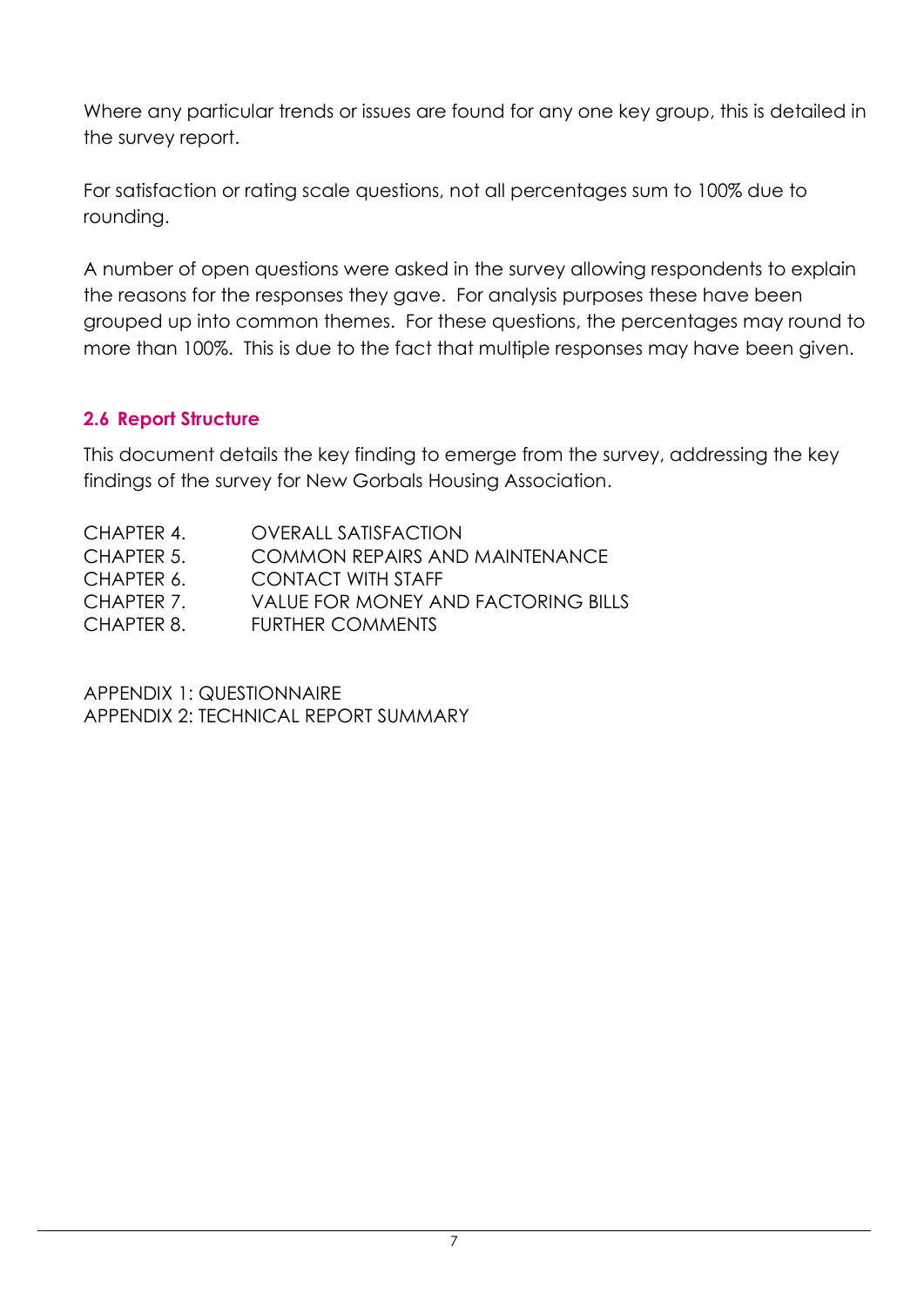### <span id="page-7-0"></span>**3. OVERALL SATISFACTION**

### <span id="page-7-1"></span>**3.1 Satisfaction with the factoring services provided by New Gorbals (Q1/2)**

The survey opened by asking owners how satisfied or dissatisfied they were with the factoring services provided by New Gorbals Housing Association. Three quarters of owners (75%) stated that they were very or fairly satisfied with the factoring services the Association provides compared to 13% who were very or fairly dissatisfied and 13% who were neither satisfied nor dissatisfied.

This is a very positive change compared to 2014 when 70% of owners surveyed were either very or fairly satisfied with the factoring services provided by New Gorbals Housing Association.

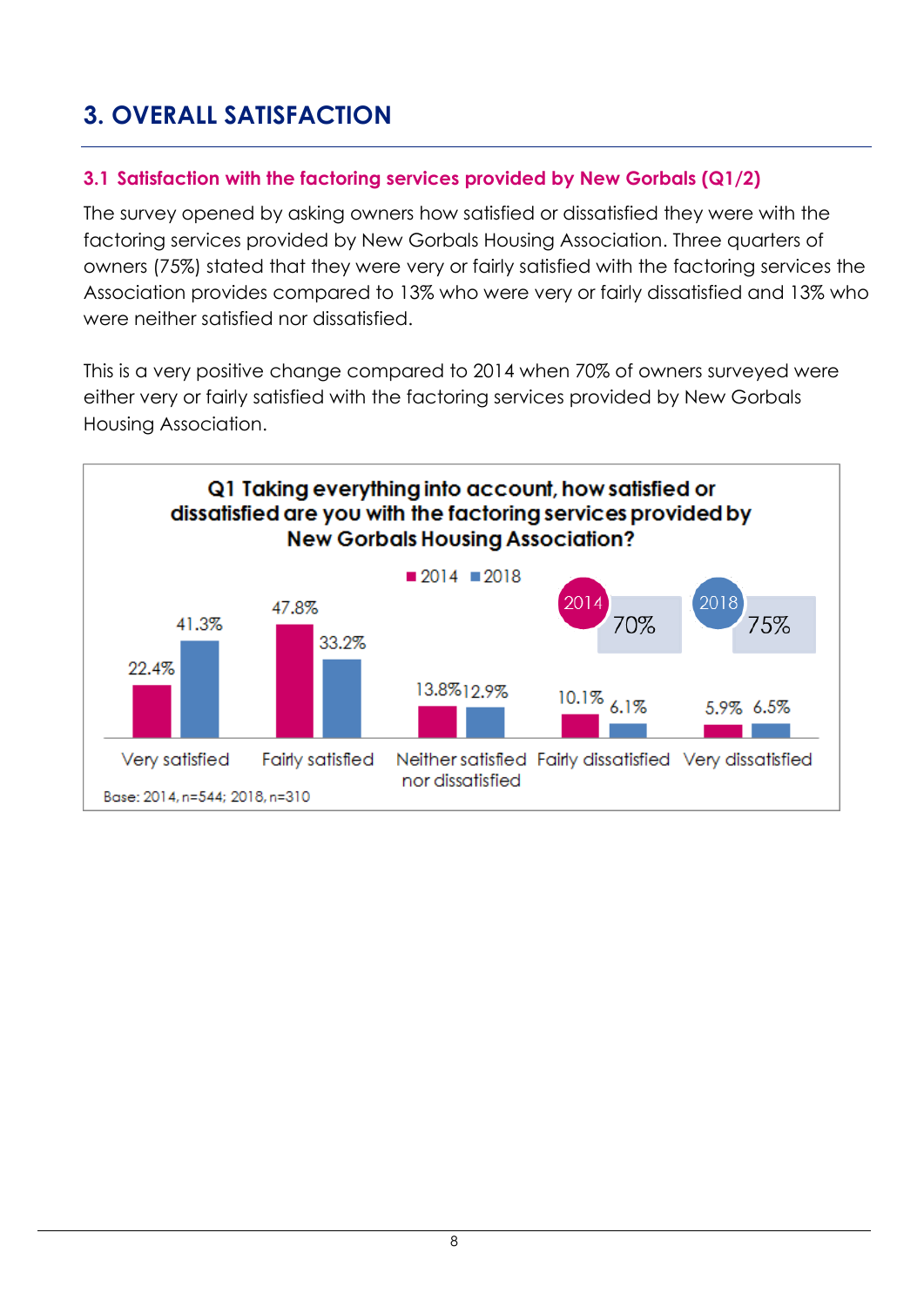Those who said they were fairly dissatisfied or very dissatisfied with the factoring services provided (n=39) were asked to provide their reasons for feeling this way. This shows that the most common reasons given for dissatisfaction related to the belief that service is poor or owners are not getting what they are paying for (9 out of 39 who were dissatisfied) and the amount/ expense of factoring charge (8 out of 39 who were dissatisfied.

| Q2 If you said that you were                                                                               |               |      |
|------------------------------------------------------------------------------------------------------------|---------------|------|
| Base: Respondents who fairly dissatisfied or very dissatisfied with the overall factoring<br>service, n=39 | <b>No</b>     | $\%$ |
| Service is poor/ not getting what we are paying for                                                        | 9             | 23%  |
| The amount or expense of factoring charges that are being paid                                             | 8             | 21%  |
| Close cleaning                                                                                             | 6             | 15%  |
| Buildings being run down/not maintained                                                                    | 6             | 15%  |
| Communication between owners and Association poor/owners not listened to                                   | 5             | 13%  |
| Back courts not well kept                                                                                  | $\mathcal{D}$ | 5%   |
| Parking issues                                                                                             | $\mathcal{D}$ | 5%   |
| Rubbish being left                                                                                         | 2             | 5%   |

Analysis by stock type indicates that owners living in ex GHA stock were slightly less likely to be satisfied (71% satisfied) with the factoring services provided by the Association than those living in new build properties (75% satisfied) and those living in ex Scottish Homes properties (75%).

| Q1 Taking everything into account, how satisfied or dissatisfied are you with the factoring<br>services provided by New Gorbals Housing Association? By stock type |     |     |     |     |  |  |
|--------------------------------------------------------------------------------------------------------------------------------------------------------------------|-----|-----|-----|-----|--|--|
| <b>Ex Scottish</b><br>All<br><b>respondents</b><br><b>New Build</b><br><b>Ex GHA</b><br><b>Homes</b>                                                               |     |     |     |     |  |  |
| 310<br><b>Base</b><br>56<br>157<br>97                                                                                                                              |     |     |     |     |  |  |
| % satisfied                                                                                                                                                        | 75% | 75% | 71% | 75% |  |  |
| % dissatisfied                                                                                                                                                     | 13% | 10% | 18% | 3%  |  |  |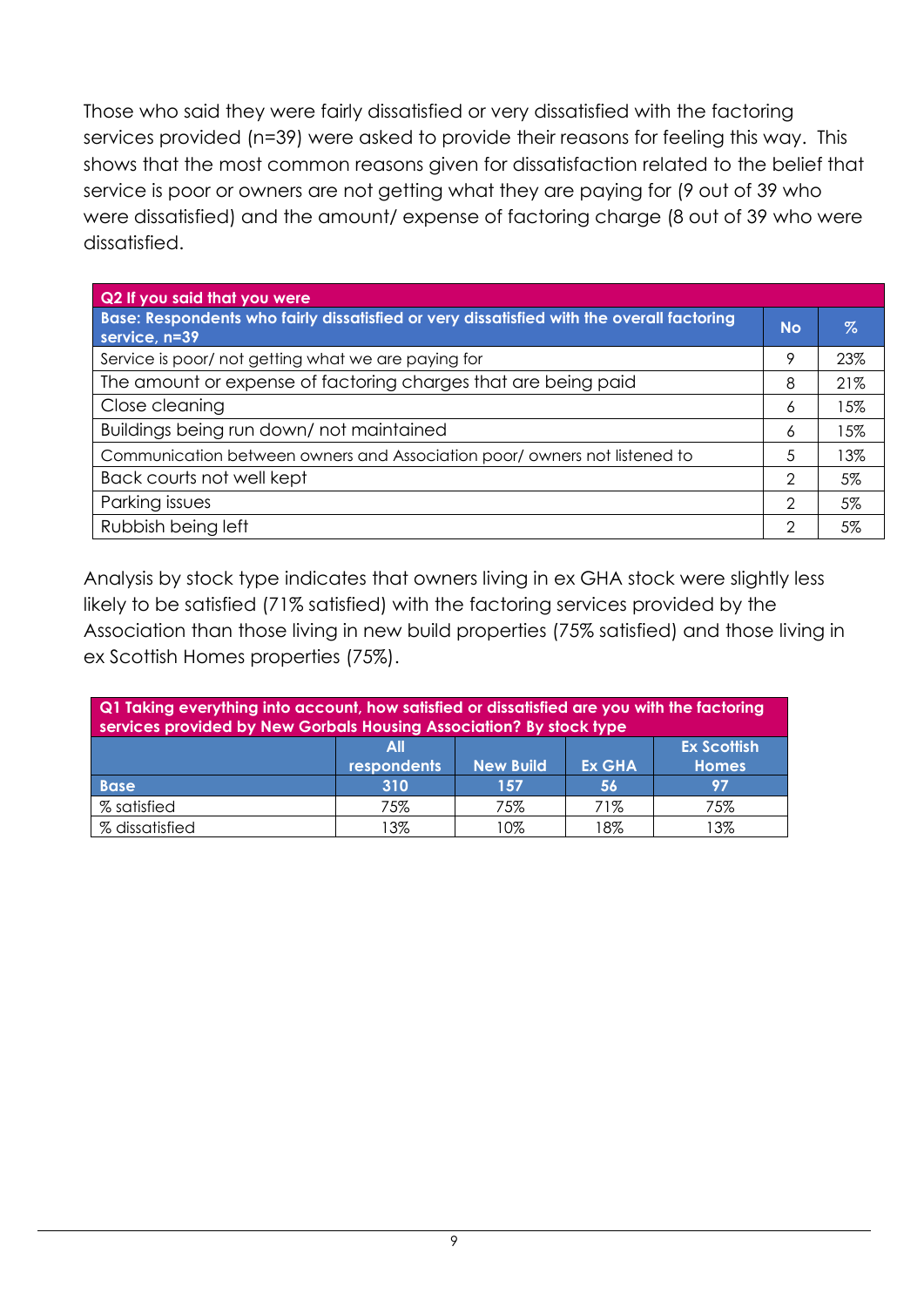### <span id="page-9-0"></span>**4. COMMON REPAIRS AND MAINTENANCE**

### <span id="page-9-1"></span>**4.1 Satisfaction with common repairs and maintenance (Q3/4)**

Respondents were asked, thinking of the property that they own, how satisfied or dissatisfied they were with a variety of aspects of issues relating to common repairs and maintenance. As shown in the chart below, owners were most likely to be satisfied with:

- Administration of building insurance claims (91%)
- External building repairs and maintenance instructed by New Gorbals (83%).

Least satisfactory was the close cleaning service where 68% of owners stated that they were either very satisfied or satisfied in this respect.

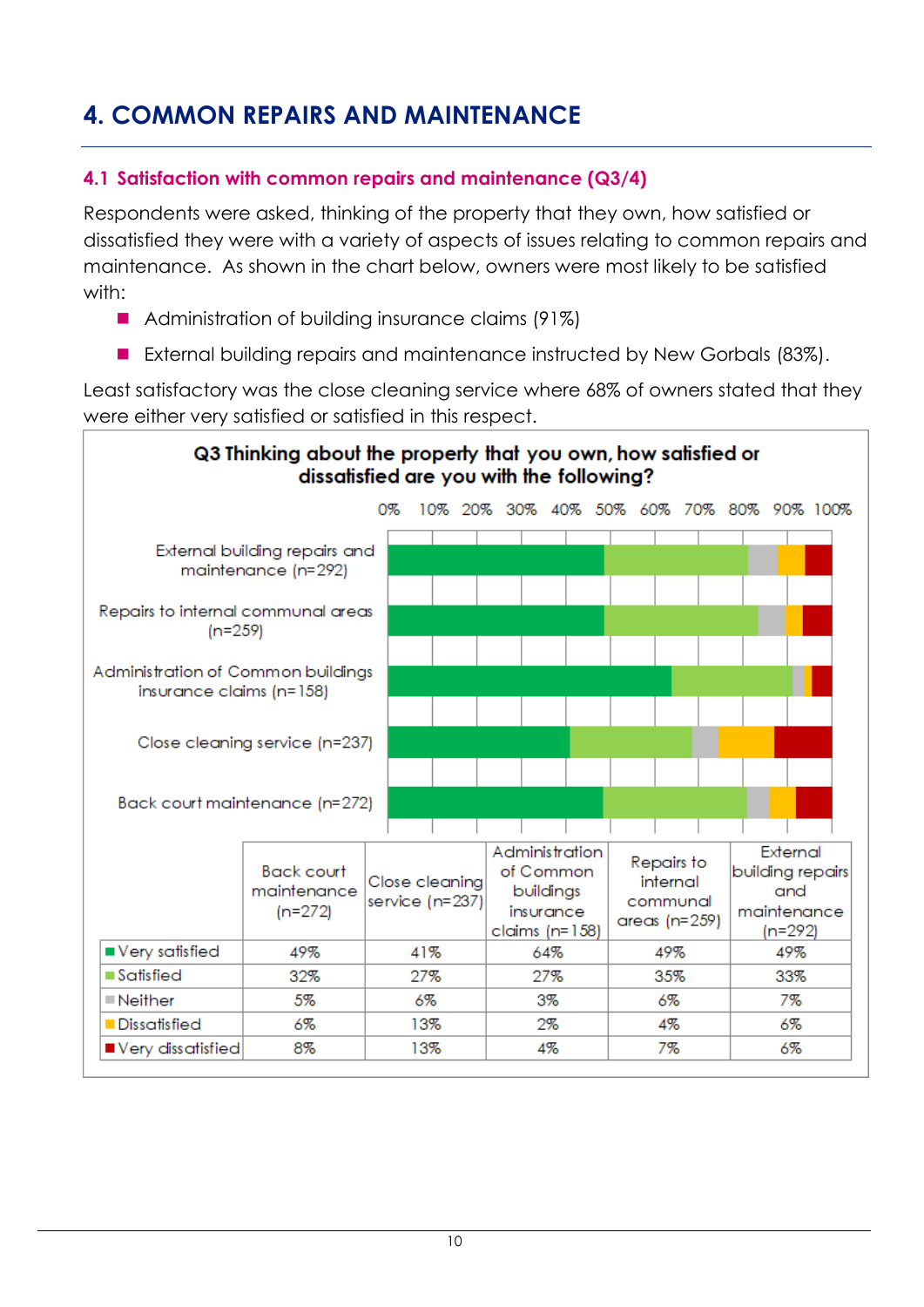When this is compared to owner satisfaction levels in 2014, where comparison can be drawn, there have been significant improvements in satisfaction. The greatest increase can be seen with satisfaction with the administration of common buildings insurance claims, where satisfaction has risen dramatically from 51% in 2014 to 91% in 2018.

| Q3 Thinking about the property that you own, how satisfied or dissatisfied are you with the<br>following?   |                   |                   |        |  |  |
|-------------------------------------------------------------------------------------------------------------|-------------------|-------------------|--------|--|--|
|                                                                                                             | $\%$<br>satisfied | $\%$<br>satisfied |        |  |  |
|                                                                                                             | 2014              | 2018              | Change |  |  |
| External building repairs and maintenance (roof, stonework, gutters<br>etc) instructed by New Gorbals HA    | 75%               | 81%               | 6%     |  |  |
| Repairs to internal communal areas (close doors, walls, stair lighting<br>etc) instructed by New Gorbals HA | 72%               | 83%               | 11%    |  |  |
| Administration of Common buildings insurance claims                                                         | 51%               | 91%               | 40%    |  |  |
| Close cleaning service                                                                                      |                   | 68%               |        |  |  |
| <b>Back court maintenance</b>                                                                               |                   | 81%               |        |  |  |

Analysis by stock type indicates that owners living in ex Scottish Homes stock were most likely to be satisfied with external and internal building repairs and also administration of building insurance claims. Ex GHA owners were least likely to be satisfied with the close cleaning service and also back court maintenance.

**Q3 Thinking about the property that you own, how satisfied or dissatisfied are you with the following? By stock type**

| 3106N17pc                                               |                |                                   |               |                                       |
|---------------------------------------------------------|----------------|-----------------------------------|---------------|---------------------------------------|
| <b>Stock type</b>                                       |                | <b>New</b><br><b>Build</b>        | <b>Ex GHA</b> | Ex<br><b>Scottish</b><br><b>Homes</b> |
| <b>Base</b>                                             |                | 157                               | 56            | 97                                    |
| External building repairs and maintenance (roof,        | % satisfied    | 76%                               | 75%           | 93%                                   |
| stonework, gutters etc) instructed by New Gorbals HA    | % dissatisfied | 15%                               | 15%           | 7%                                    |
| Repairs to internal communal areas (close doors,        | % satisfied    | 83%                               | 78%           | 87%                                   |
| walls, stair lighting etc) instructed by New Gorbals HA | % dissatisfied | 12%                               | 14%           | 6%                                    |
| Administration of Common buildings insurance claims     | % satisfied    | 91%                               | 91%           | 93%                                   |
|                                                         | % dissatisfied | $8\%$<br>77%<br>18%<br>84%<br>10% | 4%            | 3%                                    |
|                                                         | % satisfied    |                                   | 52%           | 65%                                   |
| Close cleaning service                                  | % dissatisfied |                                   | 38%           | 30%                                   |
|                                                         | % satisfied    |                                   | 77%           | 78%                                   |
| Back court maintenance                                  | % dissatisfied |                                   | 21%           | 17%                                   |

Where owners were not satisfied with any of these aspects, they were asked to explain why. The common themes are noted below for each aspect:

External building repairs and maintenance

- Gutters need cleaned/ fixed/ replaced/ water from gutters is causing damage to walls
- **Painting required**
- **Building is dirty**
- Nothing gets done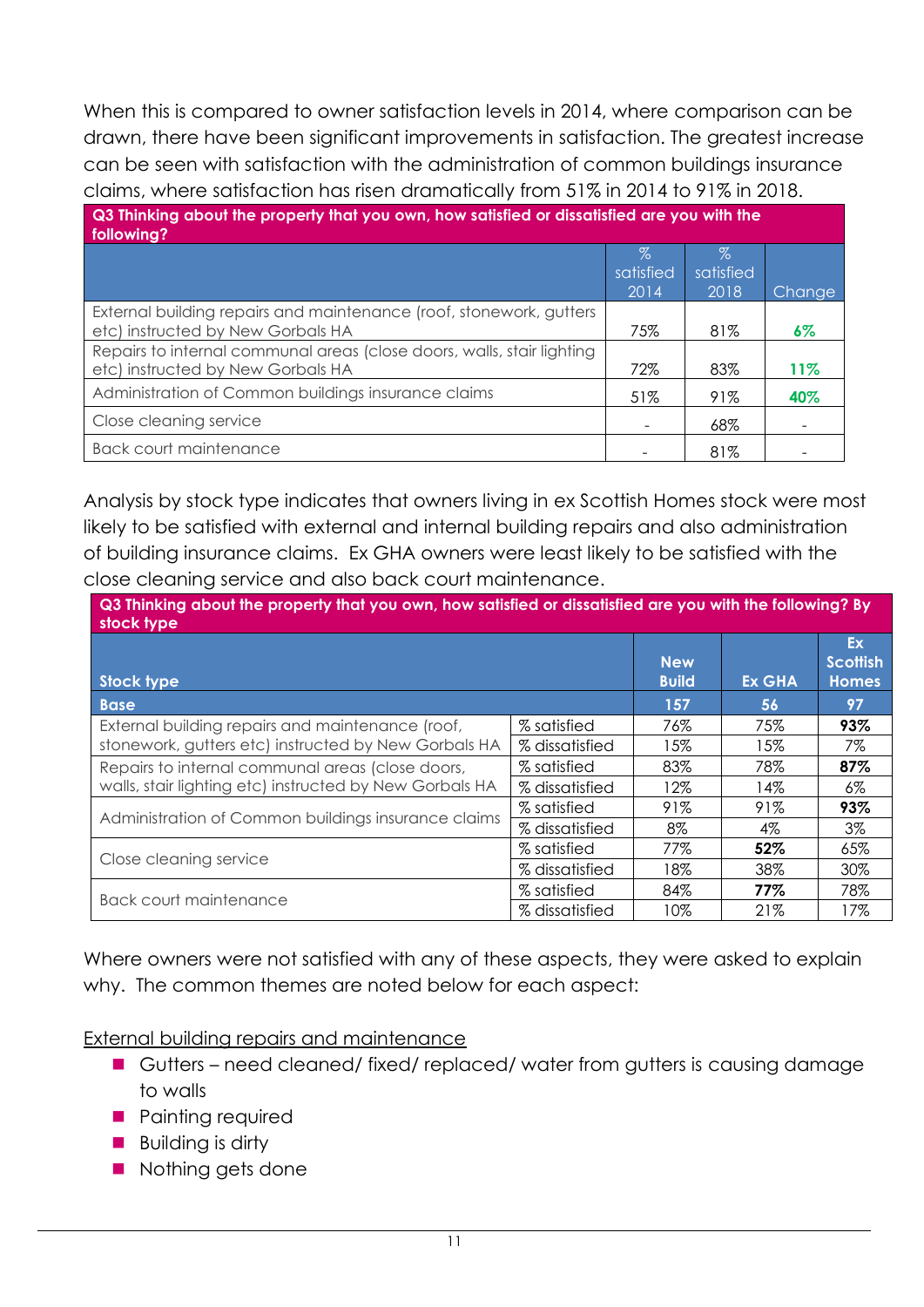Internal communal repairs

- Looks grubby/ run down
- Nothing gets done
- **Broken lighting/ lighting poor**
- Carpets need renewed
- Locks need replaced with good quality locks
- **Landings need painted**

### Administration of building insurance claims

- **Excess is too high**
- $\blacksquare$  Attempted claims waste of time

### Close cleaning

- Rubbish being left around in bags after cleaning
- Clean is too quick/ slap dash
- Not being done properly
- Close smells
- Don't notice it being done
- Don't brush first, only use a mop

### Back court maintenance

- Back court in poor condition
- Messy and needs a clean
- Nothing is being done
- Rubbish lying about
- Bulk items left lying about
- Back court a mess with bikes, prams, children's toys
- Landscape maintenance required e.g. trim trees, bushes, fix slabs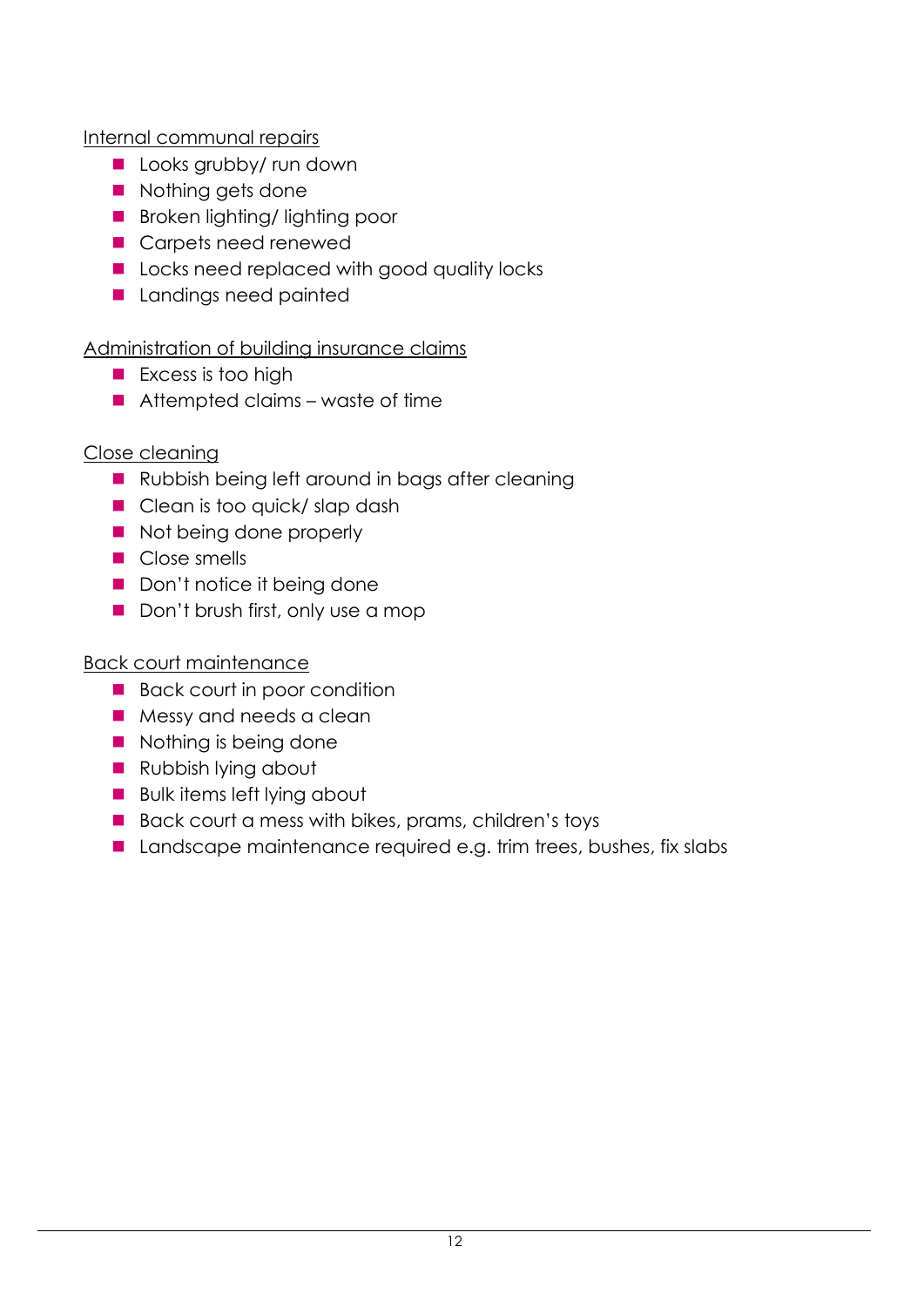### <span id="page-12-0"></span>**5. CONTACT WITH NEW GORBALS STAFF**

### <span id="page-12-1"></span>**5.1 Satisfaction with staff contact (Q5)**

Satisfaction with staff contact was high with over 9 out of 10 respondents (94%) stating that they are satisfied that New Gorbals staff can be contacted by various means. 92% were satisfied that New Gorbals staff were helpful if they have a query and 91% were satisfied that New Gorbals staff have the skills and knowledge to be able to respond to their queries effectively.

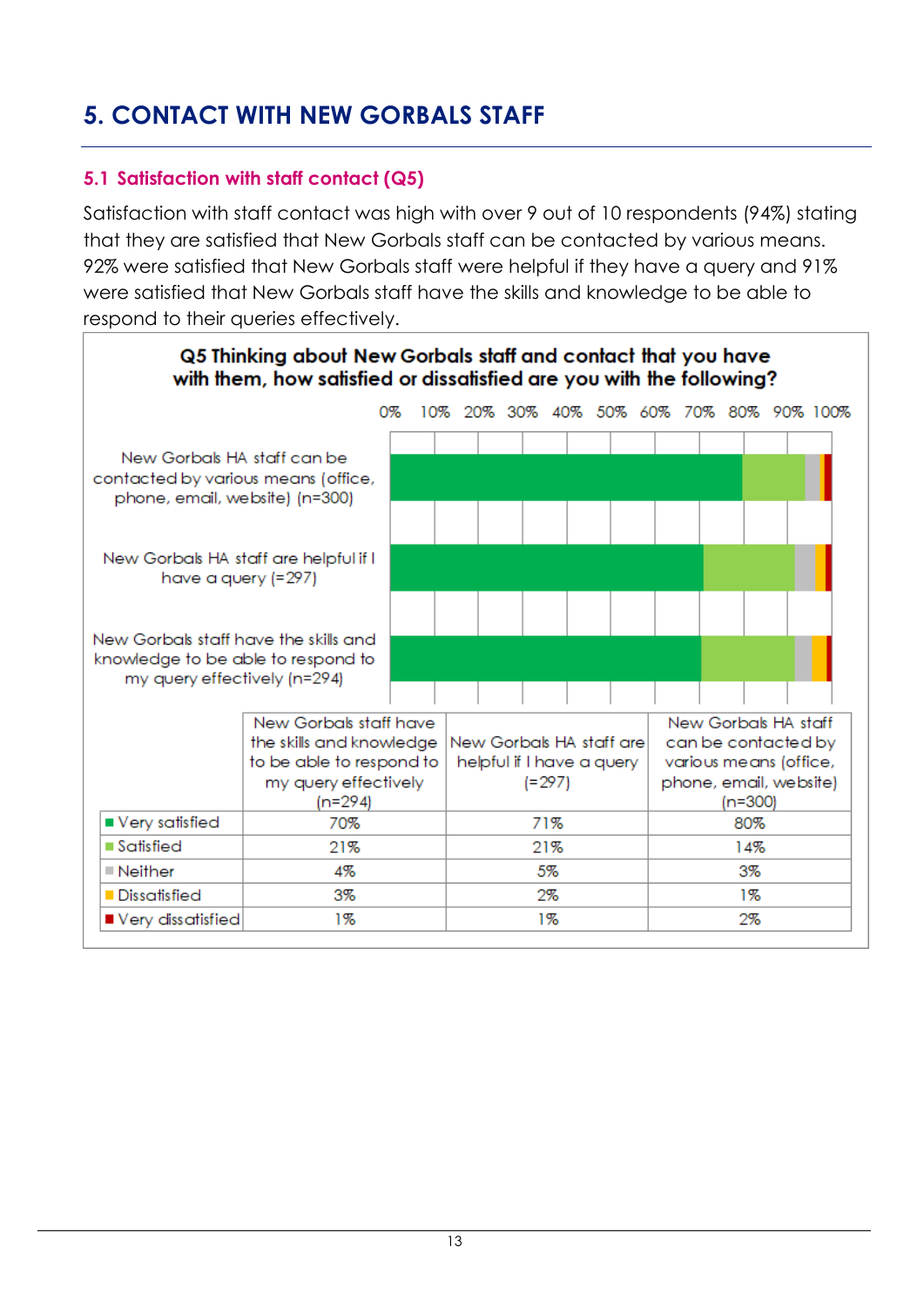Compared to 2014, there has been a significant improvement in satisfaction with owner contact with New Gorbals staff, most so with respect to staff skills and knowledge in being able to respond to their query effectively, which has increased from 76% to 91%.

| Q5 Thinking about New Gorbals staff and contact that you have with them, how satisfied or<br>dissatisfied are you with the following? |                           |                           |        |  |
|---------------------------------------------------------------------------------------------------------------------------------------|---------------------------|---------------------------|--------|--|
|                                                                                                                                       | $\%$<br>satisfied<br>2014 | $\%$<br>satisfied<br>2018 | Change |  |
| New Gorbals HA staff can be contacted by various means<br>(office, phone, email, website)                                             | 91%                       | 94%                       | $3\%$  |  |
| New Gorbals HA staff are helpful if I have a query                                                                                    | 83%                       | 92%                       | 9%     |  |
| New Gorbals staff have the skills and knowledge to be able to<br>respond to my query effectively                                      | 76%                       | 91%                       | 15%    |  |

### <span id="page-13-0"></span>**6. VALUE FOR MONEY AND FACTORING BILLS**

### <span id="page-13-1"></span>**6.1 Value for money (Q6/7)**

Just under two thirds of owners who responded (63%) were of the opinion that the charges they pay for their property represent very or fairly good value for money, compared to 21% who said their charges represented very or fairly poor value for money. This is a positive change compared to 2014 when 46% of owners said that they believed the charges they pay represented good value for money.

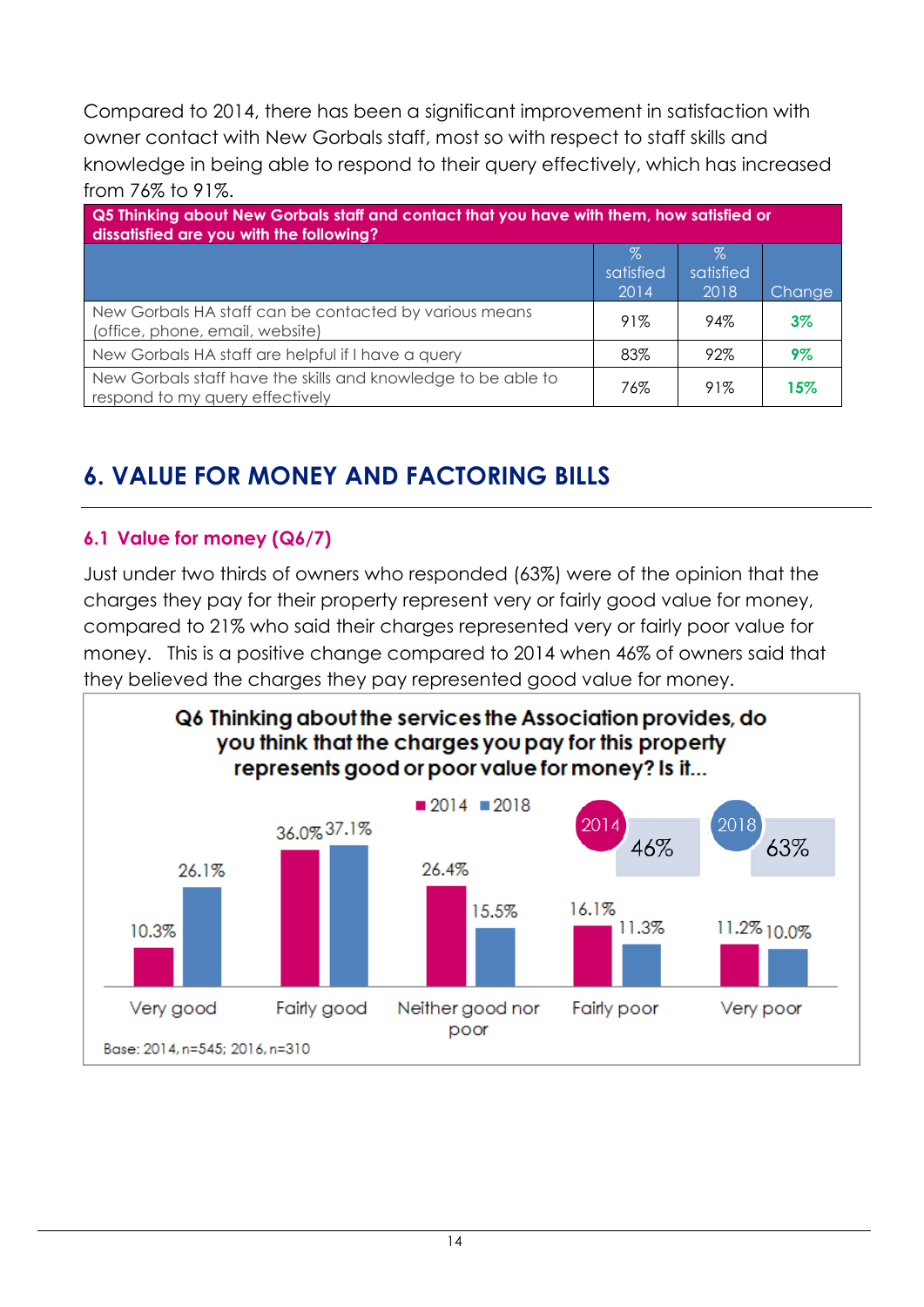When asked to explain why they believed factoring charges to be poor value for money, the most common responses given were that they were too expensive or keep rising (46 out of 114 who felt their rent was poor value for money). The next most common response related to poor value for money for the services received e.g. close cleaning, maintenance (38 out of 114 who felt their rent was poor value for money).

| Q7 Can you explain why you do not think the charges you pay are good value for money?      |           |     |  |  |
|--------------------------------------------------------------------------------------------|-----------|-----|--|--|
| Base: Respondents who felt their rent did not represent good value for money,<br>$n = 114$ | <b>No</b> | Z   |  |  |
| It is too expensive/ keeps increasing                                                      | 46        | 40% |  |  |
| Poor services we receive/ service could be improved                                        | 38        | 33% |  |  |
| Don't know/ nothing to compare it to                                                       | 19        | 17% |  |  |
| Should be more clarity/ consultation in what we are paying for                             | 8         | 7%  |  |  |
| It is high compared to others                                                              | 2         | 2%  |  |  |
| No other option                                                                            |           | %   |  |  |

Comparison of perception of value for money by stock type shows that owners living in ex GHA stock were most likely to rate value for money as good (70%) whereas those in new build stock were least likely to rate value for money as good (59%).

<span id="page-14-0"></span>

| Q6 Thinking about the services the Association provides, do you think that the charges you pay for<br>this property represents good or poor value for money? Is it |     |     |     |  |  |  |  |
|--------------------------------------------------------------------------------------------------------------------------------------------------------------------|-----|-----|-----|--|--|--|--|
| <b>Ex Scottish Homes</b><br><b>New build</b><br><b>Ex GHA</b>                                                                                                      |     |     |     |  |  |  |  |
|                                                                                                                                                                    | 157 | 56  | 97  |  |  |  |  |
| Very good                                                                                                                                                          | 24% | 34% | 26% |  |  |  |  |
| Fairly good                                                                                                                                                        | 35% | 36% | 41% |  |  |  |  |
| Neither good nor poor                                                                                                                                              | 19% | 11% | 13% |  |  |  |  |
| Fairly poor                                                                                                                                                        | 14% | 9%  | 8%  |  |  |  |  |
| 9%<br>11%<br>11%<br>Very poor                                                                                                                                      |     |     |     |  |  |  |  |
| % good value                                                                                                                                                       | 59% | 70% | 67% |  |  |  |  |
| % poor value                                                                                                                                                       | 23% | 20% | 20% |  |  |  |  |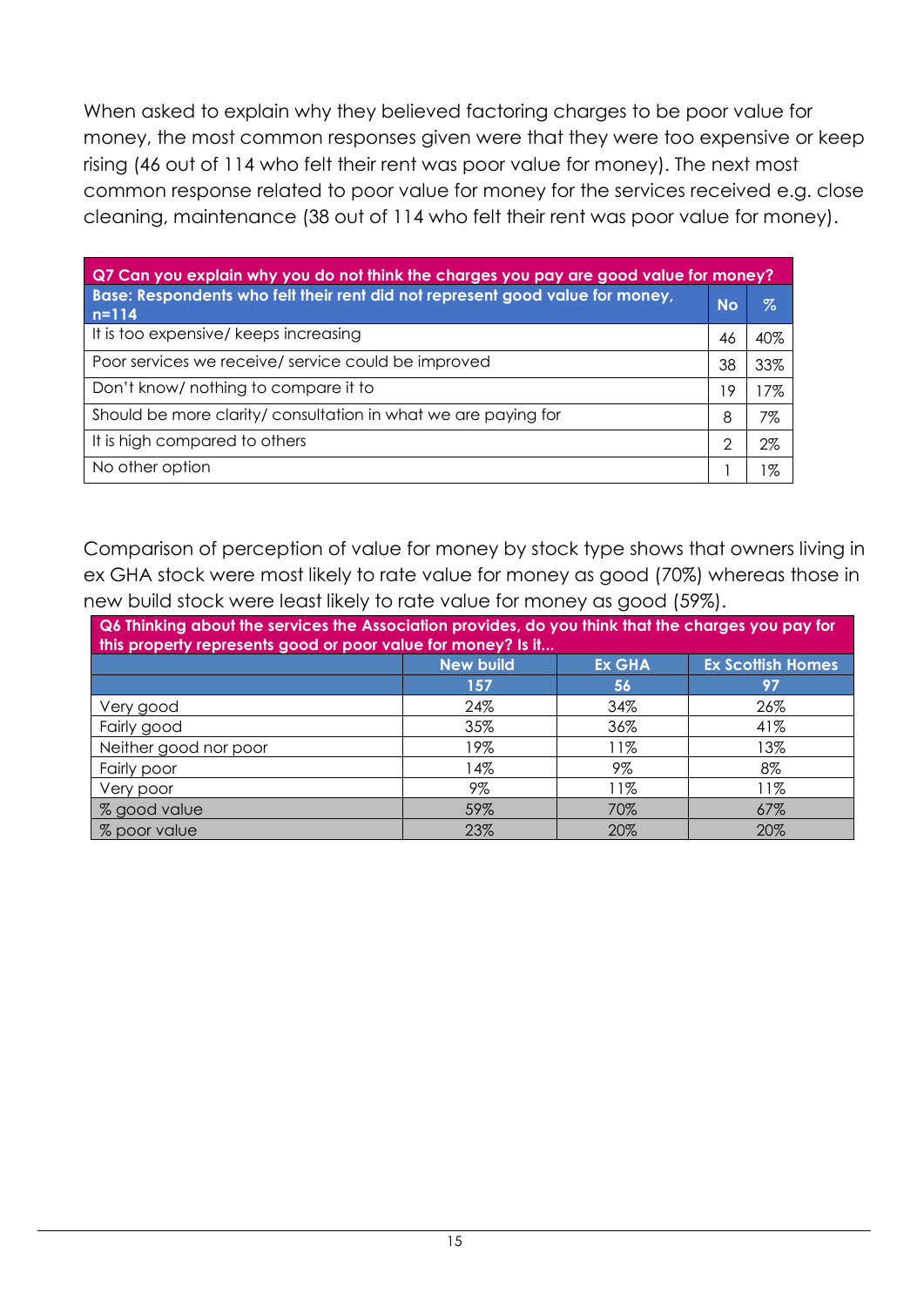### **6.2 Information received on factoring charges (Q8)**

Owners were then asked to think about the information received from New Gorbals on their factoring charges. As shown below, 91% were satisfied with how easy it is to understand their factoring bills and 88%, were satisfied that the information provided on their bill reflect the charges they should pay as detailed on their deed of conditions.



This is a very significant and positive change in satisfaction compared to 2014 in relation to billing of factoring charges.

| Q8 Thinking about information you receive from New Gorbals on your factoring charges, how<br>satisfied or dissatisfied are you with the following? |     |     |        |  |  |
|----------------------------------------------------------------------------------------------------------------------------------------------------|-----|-----|--------|--|--|
| <b>% satisfied</b><br>% satisfied<br>2014<br>2018<br>Change                                                                                        |     |     |        |  |  |
| How easy is it to understand your factoring bills                                                                                                  | 81% | 91% | $10\%$ |  |  |
| That the information provided on your bill reflect the charges<br>you should pay as detailed on your deed of conditions<br>88%<br>22%<br>66%       |     |     |        |  |  |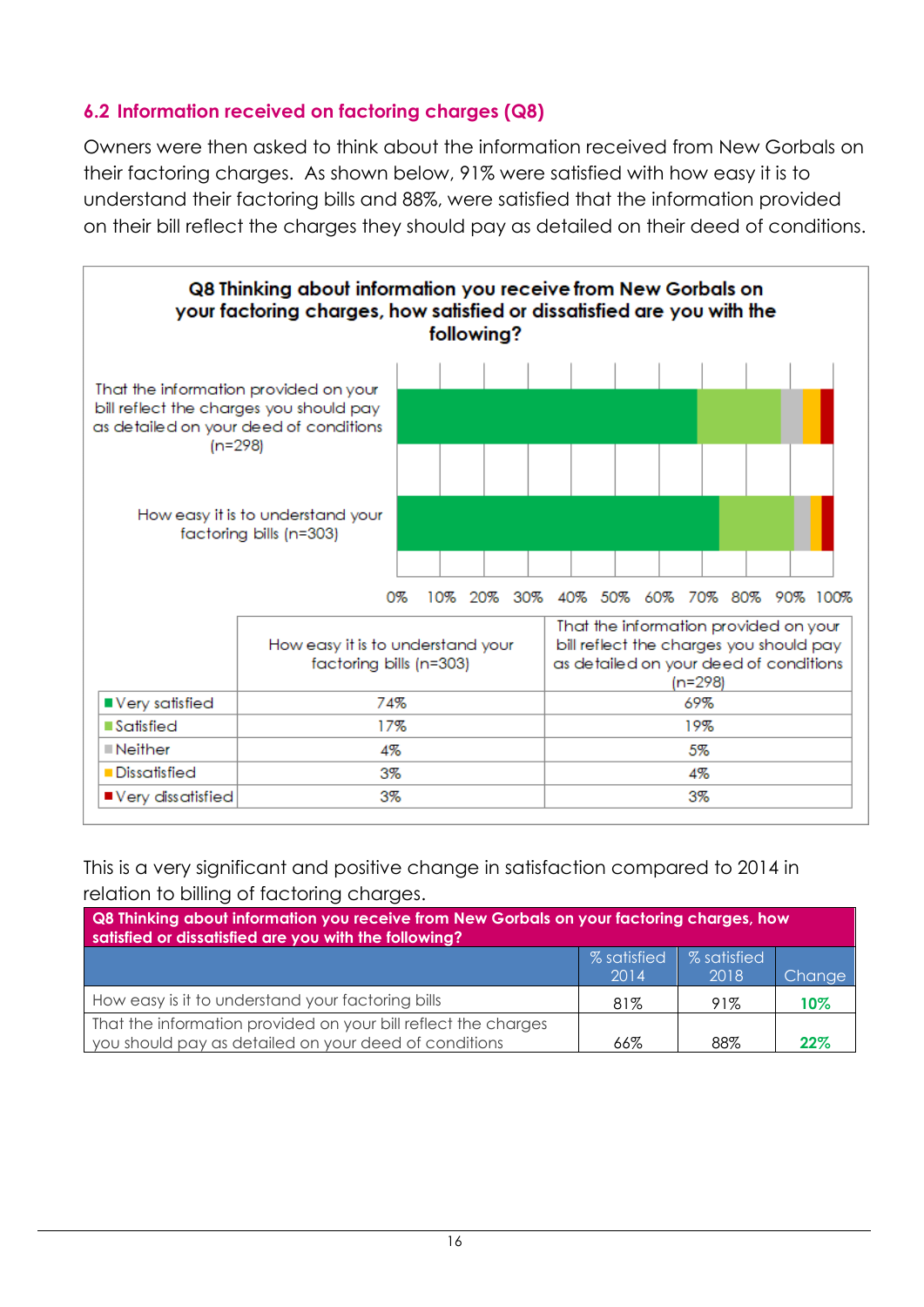### <span id="page-16-0"></span>**6.3 Payment methods (Q8/9)**

Over nine in ten owners (97%) were satisfied with the range of payment methods provided compared to just 2% who were dissatisfied. This has increased from 91% satisfaction in 2014.



When asked if there were any other methods by which they would like to pay their factoring charges very few respondents made further comment in relation to different methods. The answers given were:

- Online/ internet banking (3 respondents)
- $\blacksquare$  Pay over the counter/ card at the office (3 respondents)
- Direct debit (2 respondents)
- Standing Order (2 respondents)
- Weekly with a card just like electrical/ gas (1 respondent)
- By cash (1 respondent)
- <span id="page-16-1"></span>**American Express (1 respondent)**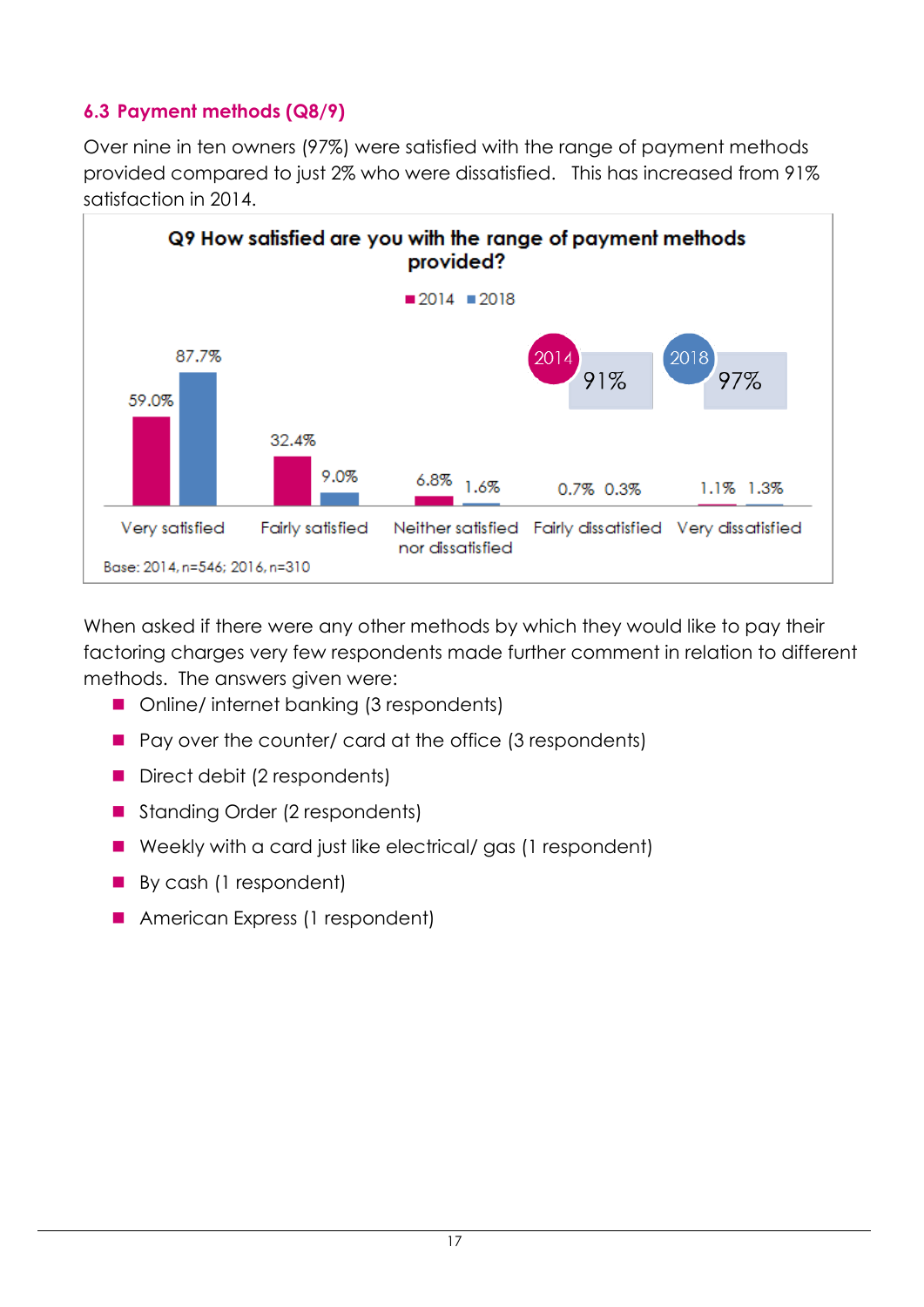### **7. FURTHER COMMENTS**

### <span id="page-17-0"></span>**7.1 Further comments**

Finally, owners were asked if they had any other comments they would like to make about the responses they had given or regarding the services the Association provides. These have been grouped into common themes. Just under half of respondents took the opportunity to make a comment. The most common comments related to:

- $\blacksquare$  Happy with the service (28%)
- Billing information/ costs (15%)
- Estates issues e.g. parking, security, condition of the estate (19%)
- **Property issues/ maintenance required (11%)**
- Improve communication/ accessibility of office hours/ email or electronic communications (11%)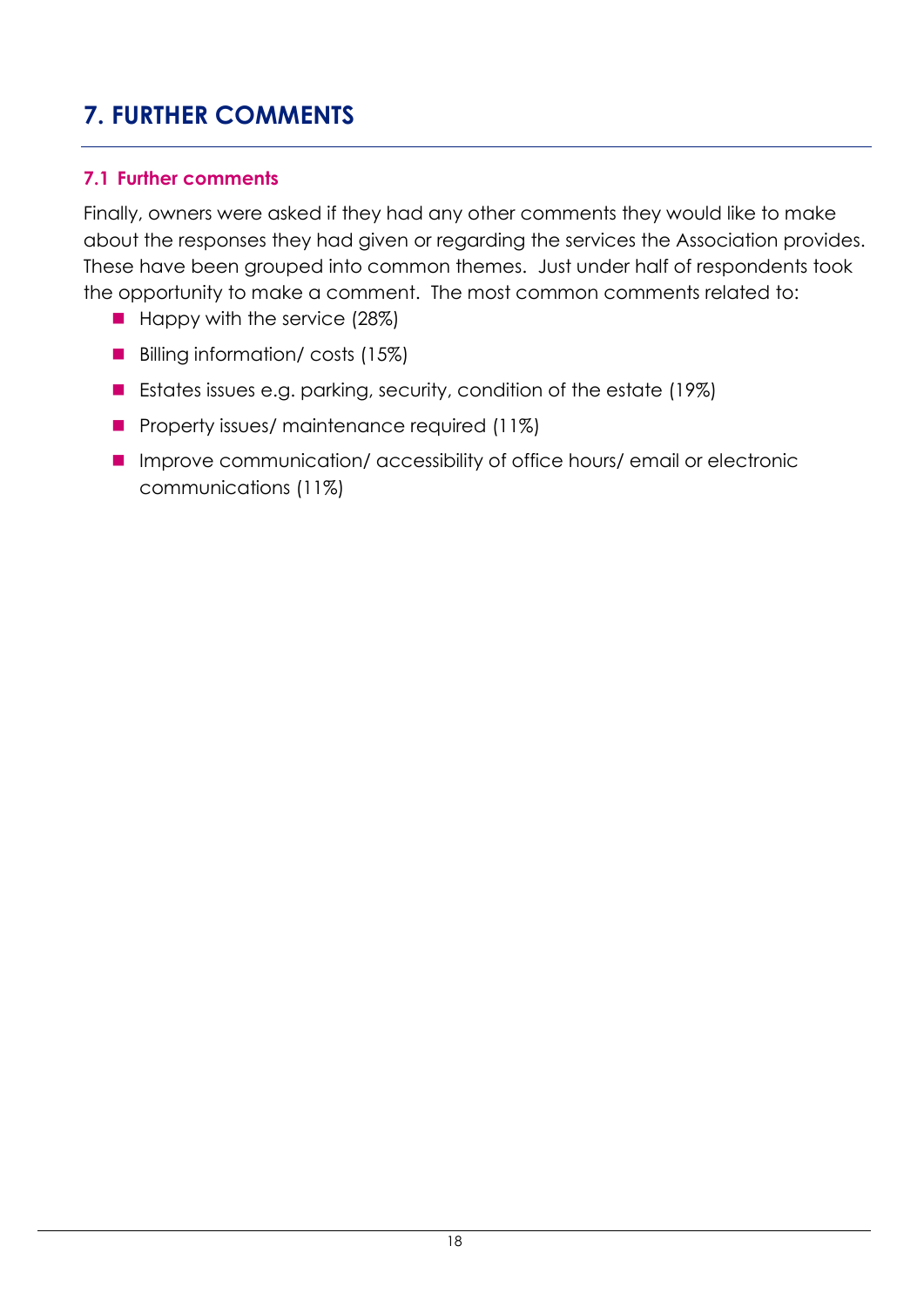## **Appendix 1**

### **Survey Questionnaire**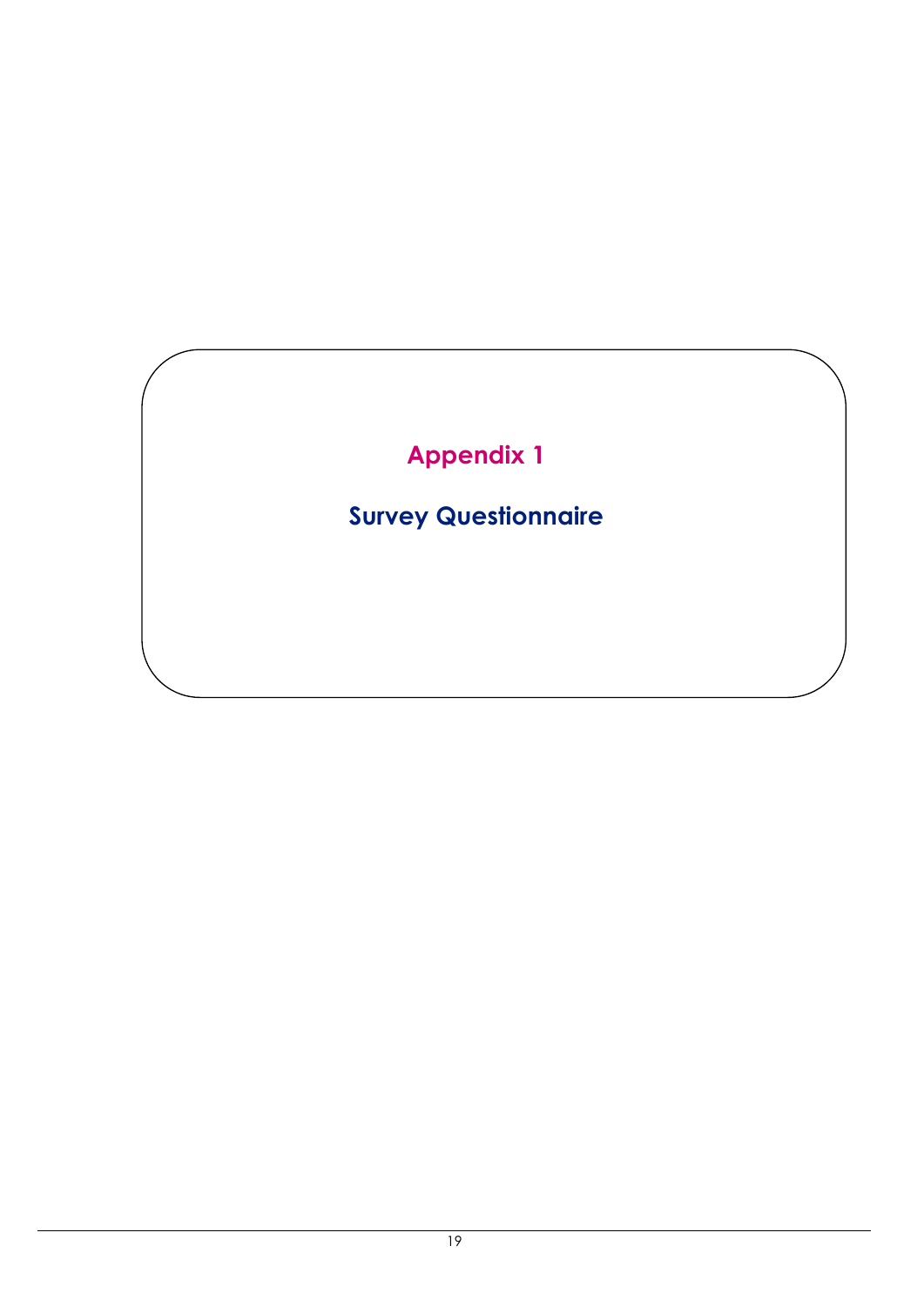*"Hello, my name is [STATE NAME]. I'm calling on behalf of Research Resource who have been asked by the New Gorbals Housing Association to interview their factored owners about the services they provide. Would you be able to spare just a few minutes to answer some questions?"*

#### **[IF WILLING TO PARTICIPATE…]**

*Can I assure you that all your answers will remain totally confidential and anonymous. Nobody at New Gorbals Housing Association will know what answers you have given without your permission. You do not need to answer any questions you don't want to and you have the right to end the interview at any time. Can I confirm that you are happy to take part in the survey?*

#### <span id="page-19-0"></span>**The Association's Factoring Service**

| Taking everything into account, how satisfied or dissatisfied are you with the factoring services<br>provided by New Gorbals Housing Association? [PLEASE CIRCLE ONE ONLY] |  |          |  |  |
|----------------------------------------------------------------------------------------------------------------------------------------------------------------------------|--|----------|--|--|
| Very satisfied                                                                                                                                                             |  |          |  |  |
| <b>Fairly satisfied</b>                                                                                                                                                    |  | Go to Q3 |  |  |
| Neither satisfied nor dissatisfied                                                                                                                                         |  |          |  |  |

Very dissatisfied Go to Q2

#### **2. If you said that you are dissatisfied or very dissatisfied, please can you explain why?**

Fairly dissatisfied 4

**3. Thinking about the property that you own, how satisfied or dissatisfied are you with the following? If you do not know or this is not relevant please just say and I will move on to the next question. (CIRCLE ONE OPTION FOR EACH STATEMENT)**

|                                  | Very      | Satisfie | <b>Neither</b> | <b>Dissatisfied</b> | Very         | <b>Not</b> |
|----------------------------------|-----------|----------|----------------|---------------------|--------------|------------|
|                                  | satisfied | d        |                |                     | dissatisfied | Applicabl  |
|                                  |           |          |                |                     |              | e          |
| External building repairs and    |           |          |                |                     |              |            |
| maintenance (roof, stonework,    |           | 2        | 3              |                     | 5            |            |
| gutters etc) instructed by New   |           |          |                |                     |              | 6          |
| Gorbals HA                       |           |          |                |                     |              |            |
| Repairs to internal communal     |           |          |                |                     |              |            |
| areas (close doors, walls, stair |           | 2        |                |                     | 5            |            |
| lighting etc) instructed by New  |           |          |                |                     |              | Ô          |
| Gorbals HA                       |           |          |                |                     |              |            |
| Administration of Common         |           | 2        | 3              |                     | 5            | 6          |
| buildings insurance claims       |           |          |                |                     |              |            |
| Close cleaning service           |           | 2        | 3              | 4                   | 5            | 6          |
| <b>Back court maintenance</b>    |           | 2        | 3              |                     | 5            | 6          |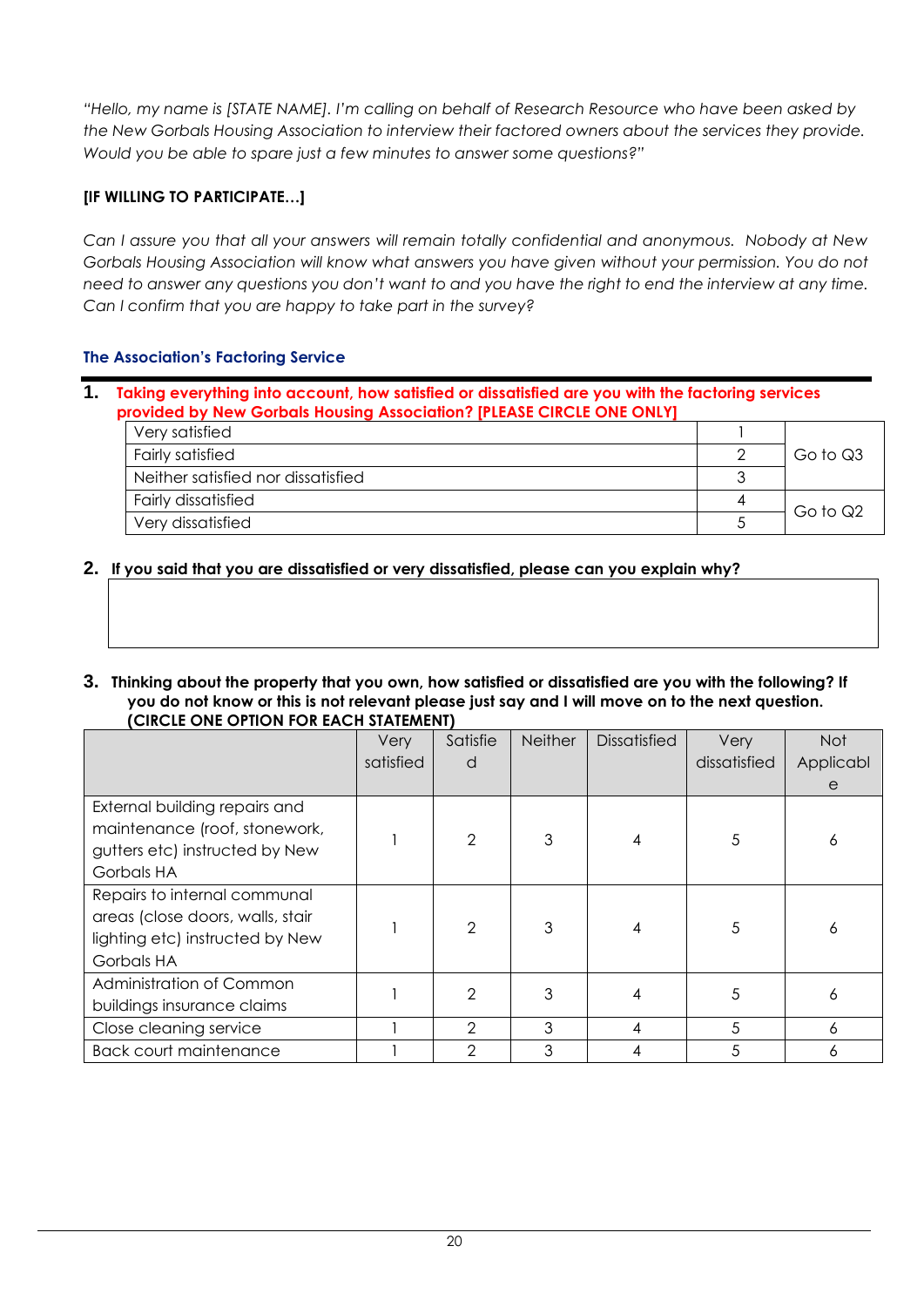#### **4. [IF NOT SATISFIED WITH ANY OF THE ABOVE] Why are you not satisfied with….. (ASK FOR EACH ASPECT NOT SATISFIED AT Q3)**

|                                  | Reason for dissatisfaction |
|----------------------------------|----------------------------|
| External building repairs and    |                            |
| maintenance (roof, stonework,    |                            |
| gutters etc) instructed by New   |                            |
| Gorbals HA                       |                            |
| Repairs to internal communal     |                            |
| areas (close doors, walls, stair |                            |
| lighting etc) instructed by New  |                            |
| Gorbals HA                       |                            |
| Administration of Common         |                            |
| buildings insurance claims       |                            |
|                                  |                            |
| Close cleaning service           |                            |
|                                  |                            |
|                                  |                            |
| <b>Back court maintenance</b>    |                            |
|                                  |                            |

#### **5. Thinking about New Gorbals staff and any contact that you have with them, how satisfied or dissatisfied are you with the following? (CIRCLE ONE OPTION FOR EACH STATEMENT)**

|                                       | Very      | Satisfie | <b>Neither</b> | <b>Dissatisfied</b> | Very         | Don't |
|---------------------------------------|-----------|----------|----------------|---------------------|--------------|-------|
|                                       | satisfied | d        |                |                     | dissatisfied | know  |
| New Gorbals HA staff can be           |           |          |                |                     |              |       |
| contacted by various means (office,   |           |          | 3              |                     |              | n     |
| phone, email, website)                |           |          |                |                     |              |       |
| New Gorbals HA staff are helpful if I |           |          |                |                     |              |       |
| have a query                          |           |          |                |                     |              |       |
| New Gorbals staff have the skills and |           |          |                |                     |              |       |
| knowledge to be able to respond to    |           | ◠        | 3              |                     |              | n     |
| my query effectively                  |           |          |                |                     |              |       |

#### **6. Thinking about the services the Association provides, do you think that the charges you pay for this property represents good or poor value for money? Is it...**

| Very good             |   | Go to Q8 |
|-----------------------|---|----------|
| Fairly good           |   |          |
| Neither good nor poor |   |          |
| Fairly poor           | 4 | Go to Q7 |
| Very poor             |   |          |

#### **7. Please can you explain why you do not think the charges you pay are good value for money?**

**8. Thinking about information you receive from New Gorbals on your factoring charges, how satisfied or dissatisfied are you with the following? (CIRCLE ONE OPTION FOR EACH STATEMENT)**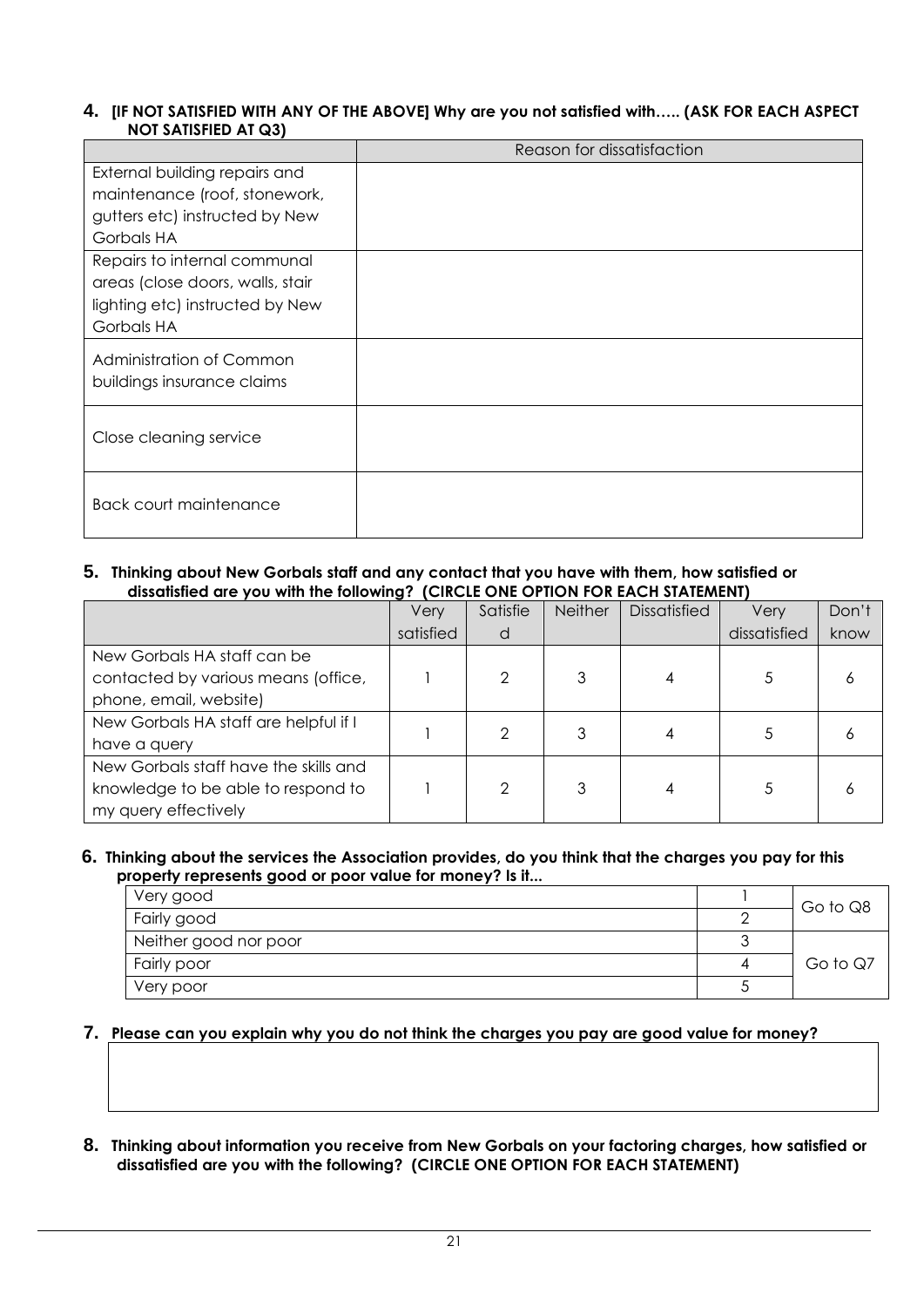|                                         | Very      | Satisfie | Neither | <b>Dissatisfied</b> | Verv         | Don't |
|-----------------------------------------|-----------|----------|---------|---------------------|--------------|-------|
|                                         | satisfied | d        |         |                     | dissatisfied | know  |
| How easy it is to understand your       |           |          |         | 4                   |              |       |
| factoring bills                         |           |          |         |                     |              | 6     |
| That the information provided on your   |           |          |         |                     |              |       |
| bill reflect the charges you should pay |           | ◠        |         | 4                   |              |       |
| as detailed on your deed of             |           |          |         |                     |              | Ô     |
| conditions                              |           |          |         |                     |              |       |

#### **9. How satisfied are you with the range of payment methods provided?**

| Very satisfied                     |  |           |  |
|------------------------------------|--|-----------|--|
| Fairly satisfied                   |  |           |  |
| Neither satisfied nor dissatisfied |  | Go to Q10 |  |
| <b>Fairly dissatisfied</b>         |  |           |  |
| Very dissatisfied                  |  |           |  |

#### **10.Is there any other way you would like to pay your bill?**

#### **11.Do you have any other comments you would like to make about any of the responses you have given or regarding the services which the Association provides? PROBE FULLY AND WRITE IN COMMENTS BELOW**

**Thank you very much for taking the time to complete this questionnaire. Your views will help shape the services provided by New Gorbals Housing Association for its owners.**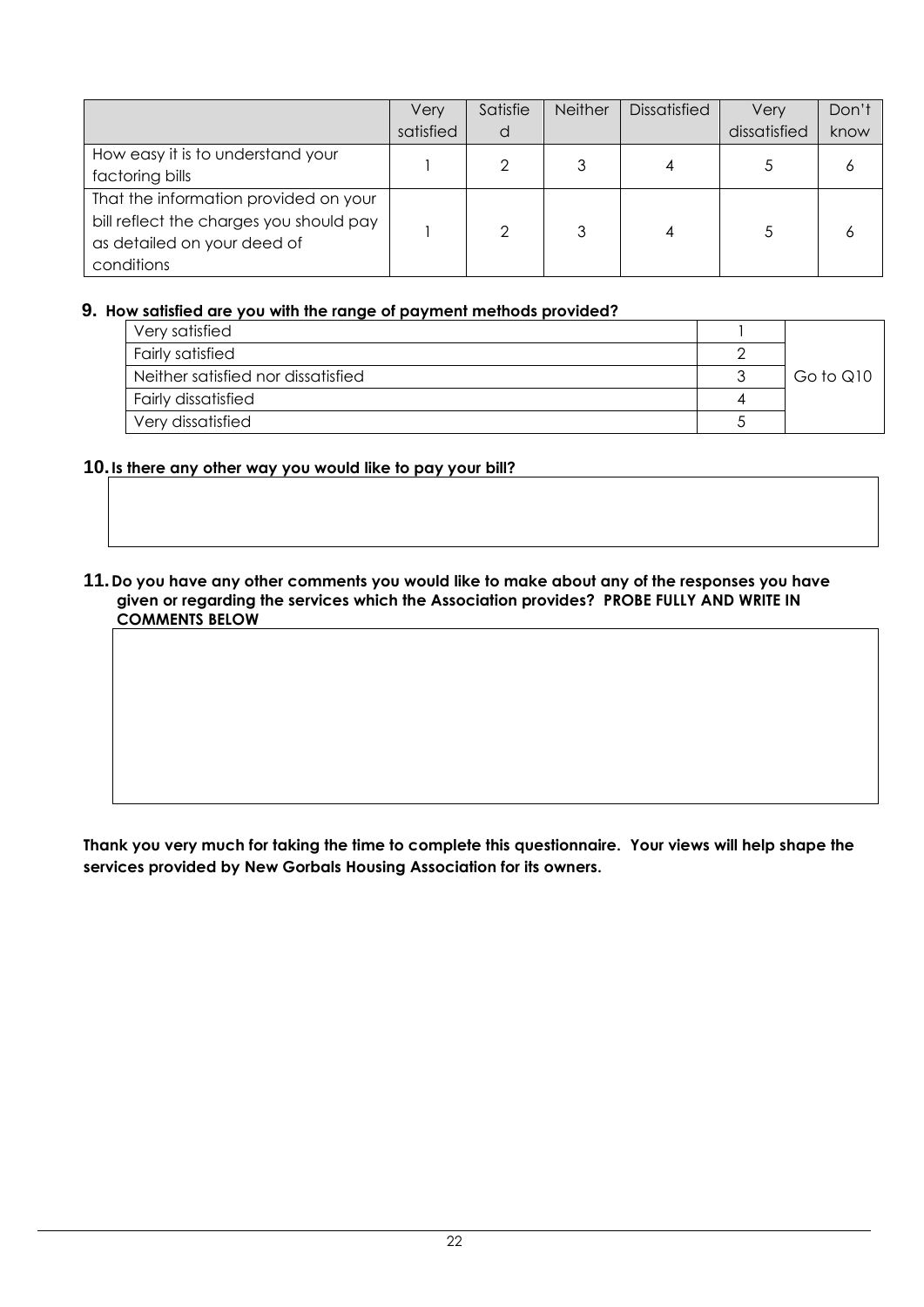### **Appendix 2**

### **Technical Report Summary**